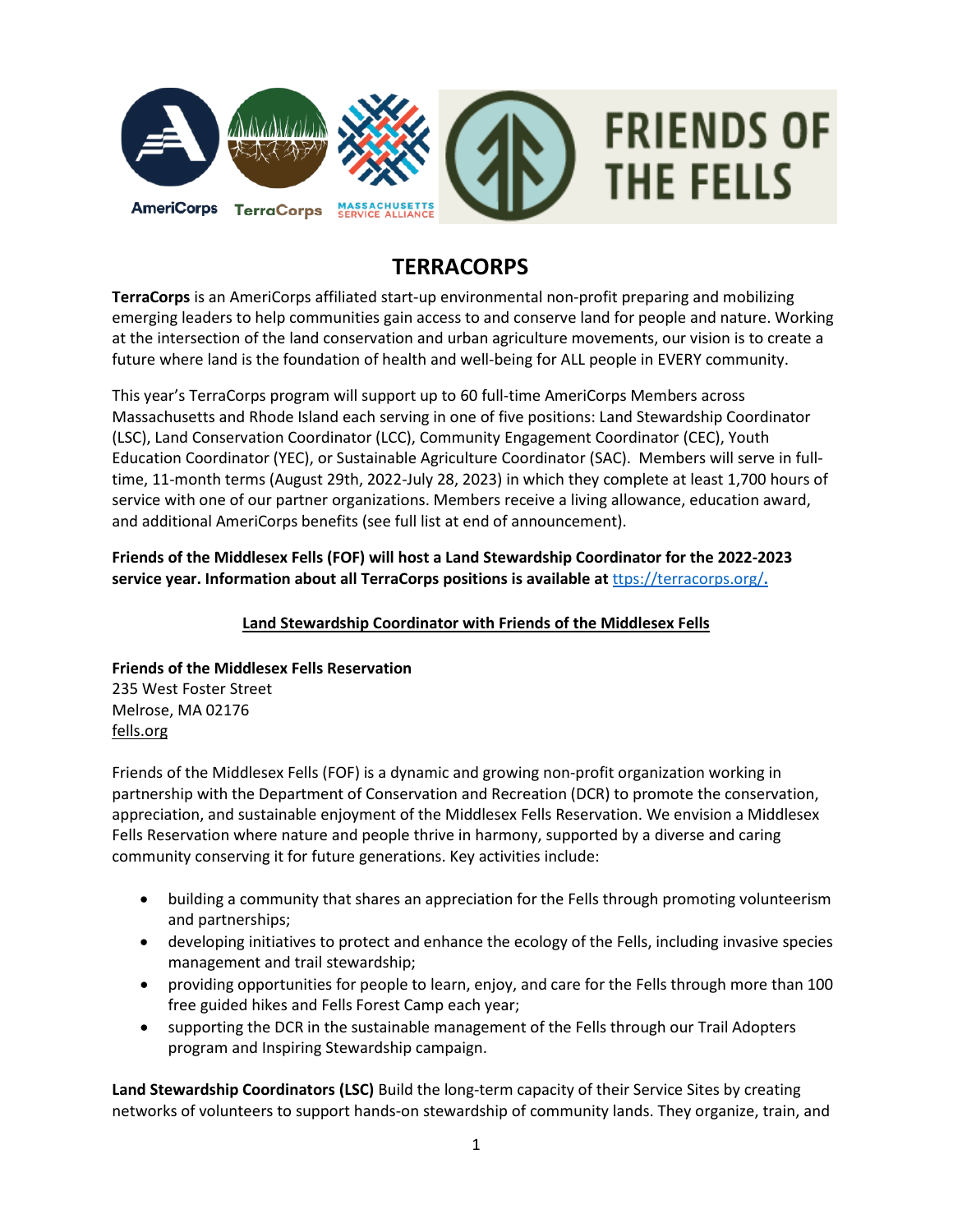collaborate with municipal boards, neighborhood and civic associations, community members, youth groups, and schools to care for, improve access to, and support the long-term resiliency and sustainable use of community lands. By providing training and organizing collaborative land-focused projects, they increase resources for community projects, demonstrate environmentally responsible land management, help individuals build skills, and nurture an inclusive sense of public ownership in the local landscape. LSCs generally spend roughly 60% of their time in the office and 40% in the field.

TerraCorps Members engage with their supervisors to develop and carry out three or more capacity building projects over the course of the service year. Some of these projects will involve recruiting, training, and/or managing community volunteers.

# **Friends of the Fells has proposed the following potential project(s) for their Land Stewardship Coordinator (LSC), which will be overseen by the FOF Community Engagement and Operations Manager and in close collaboration with DCR operations staff:**

**Invasive Species Management:** The LSC will coordinate and lead group volunteer events to support a multi-year invasive plant management plan to restore meadow, woodland, and wetland-adjacent habitats. Service projects will be planned and executed in close collaboration with FOF staff, the DCR State Ecologist, and SWCA (an environmental consulting firm).

**Trails Management:** The LSC will support FOF's Trail Adopter program, including recruiting, training, and supporting volunteers and volunteer groups to conduct trail maintenance and trash pickup activities, and helping to develop enhancements to reporting of trail conditions and issues to DCR operations staff.

**Participatory Science Projects:** FOF partners with Earthwise Aware (EwA) to collect valuable scientific data on Fells usage, bio pollution, phenology, insects, wildlife, and more using participatory science and devoted volunteers. The LSC will be trained to collect data using in situ mobile phone apps, gather data weekly (5-10 hours per week), and train volunteers to do the same. The LSC will also work with the Community Engagement and Operations Manager to coordinate participatory science volunteer efforts, develop volunteer recruitment strategies, and serve with EwA staff to summarize and communicate information gained through these efforts.

**Volunteer Engagement:** The LSC will expand our Volunteer Program by directly supervising volunteers and volunteer groups (including local schools, community groups, scouts) to carry out the land stewardship initiatives outlined above at regular weekend and weekday work events, and will also supervise volunteers and represent FOF at annual weekend events such as Park Serve Day, Coast Sweep, REI National Trails Day, and Tufts partner events.

**Supporting Activities:** The LSC will also support the potential projects outlined above by writing blog posts, supporting media outreach, and writing website content to inform the public of future plans, volunteer needs, and achievements relating to the field program. The LSC will also assist in the regular maintenance and upkeep of all field tools, and will support FOF participation in community outreach events.

Development of these and other projects will occur during the first two months of service and consider the Member's interests and skills.

# Required AmeriCorps Qualifications

- A US citizen, US national, or Lawful Permanent Resident Alien of the U.S.
- At least 18 years old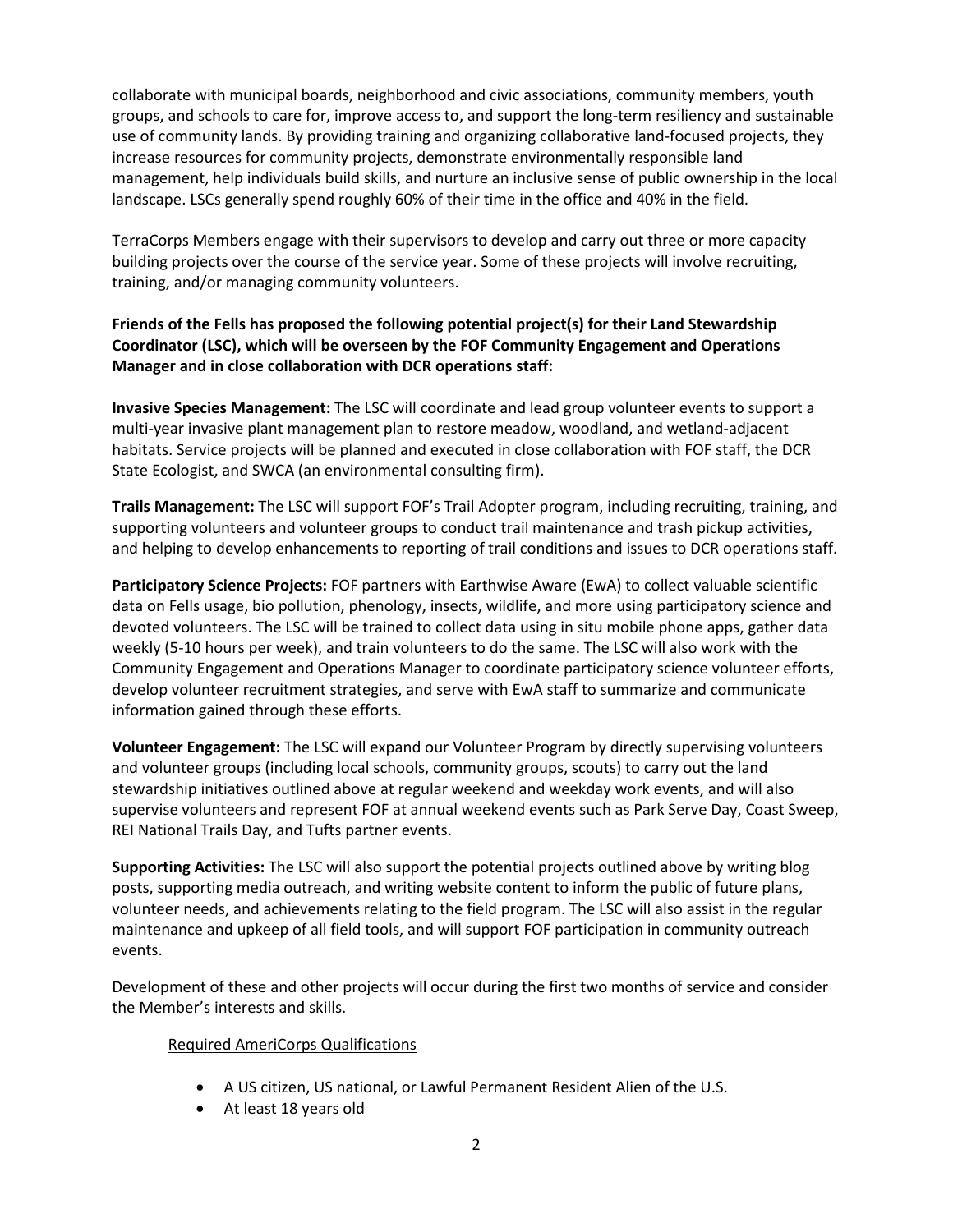- A minimum of a high school diploma or GED
- No more than three previous terms as an AmeriCorps Member
- Pass a criminal history background check, including an FBI check

## Desired Qualifications

- Strong writing and verbal communication skills
- Able to serve both independently and as a member of a team
- Comfort navigating computer software programs (Google Suite, Microsoft Office, Canva, Wild Apricot, WordPress, Facebook)
- Training and experience pertinent to the Land Stewardship Coordinator position and projects listed above
- Experience training and educating community members and volunteers
- Experience with natural systems and identifying plant and wildlife species
- Able to be active outside in a range of weather conditions, and navigate uneven terrain
- Ability to lift 30+ pounds and to bend, stoop, reach, carry, climb, and lift as necessary to perform assigned tasks

For questions about Friends of the Fells' service positions, contact Maddie Morgan (maddie.morgan@fells.org)

# **AmeriCorps Member Eligibility Requirements**

All *Members are expected to serve full-time, commit to serve for the entire 11-month term, and complete at least 1,700 hours of service, including time spent in trainings and several service days with the full TerraCorps cohort. Weekly service averages 38 hours and commonly includes some night and/or weekend activities.*

AmeriCorps programs provide equal opportunities. TerraCorps will recruit and select persons in all positions to ensure a diverse and inclusive climate without regard to race, religion, sex, sexual orientation, age, veteran status, color, political affiliation, creed, national origin, marital status, or any other status as protected by federal, state, and local laws. We encourage applications from individuals with disabilities and will provide reasonable accommodations for interviews and service upon request.

# **Member Compensation and Benefits**

- TerraCorps Members will receive a living allowance of up to \$18,500 (pre-tax) over the 11month term of service, which is \$740 (pre-tax) per 25 biweekly pay periods.
- TerraCorps assists Members in obtaining health insurance coverage. Reimbursement of costs may be available.
- Childcare assistance may be provided in cases of financial need.
- Upon successful completion of a term of service, AmeriCorps Members receive a taxable \$6,495 education award that can be used for future education or to pay off existing school loans. See <https://www.americorps.gov/members-volunteers/segal-americorps-education-award> for info and restrictions.
- TerraCorps Members are eligible for forbearance of most federally-guaranteed student loans, as well as payment of interest accrued during service.